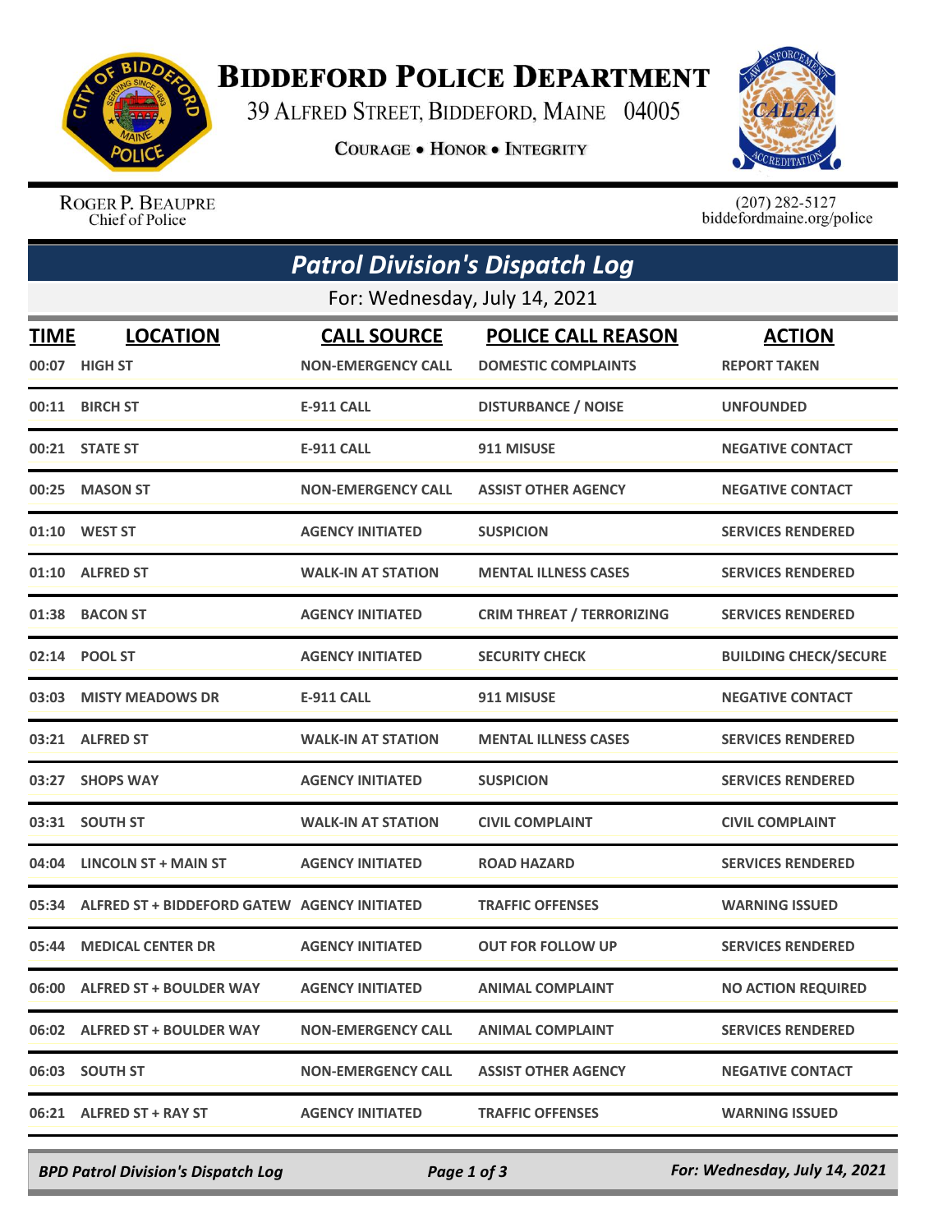| <b>TIME</b> | <b>LOCATION</b><br>06:39 ALFRED ST + BOULDER WAY | <b>CALL SOURCE</b><br><b>NON-EMERGENCY CALL</b> | <b>POLICE CALL REASON</b><br><b>ANIMAL COMPLAINT</b> | <b>ACTION</b><br><b>GONE ON ARRIVAL</b> |
|-------------|--------------------------------------------------|-------------------------------------------------|------------------------------------------------------|-----------------------------------------|
| 07:40       | <b>ALFRED ST</b>                                 | <b>AGENCY INITIATED</b>                         | OUT FOR FOLLOW UP                                    | <b>SERVICES RENDERED</b>                |
|             | 08:01 SIMARD AVE                                 | <b>AGENCY INITIATED</b>                         | OUT FOR FOLLOW UP                                    | <b>SERVICES RENDERED</b>                |
|             | 08:11 HILL ST                                    | <b>E-911 CALL</b>                               | <b>SUSPICION</b>                                     | <b>REPORT TAKEN</b>                     |
|             | 08:11 PEARL ST                                   | <b>NON-EMERGENCY CALL</b>                       | <b>CRIMINAL MISCHIEF</b>                             | <b>REPORT TAKEN</b>                     |
|             | 08:21 SACO FALLS WAY                             | <b>WALK-IN AT STATION</b>                       | <b>PAPERWORK</b>                                     | <b>PAPERWORK SERVED</b>                 |
|             | 08:34 CUTTS ST                                   | <b>NON-EMERGENCY CALL</b>                       | <b>SUSPICION</b>                                     | <b>SERVICES RENDERED</b>                |
| 09:39       | <b>HORRIGAN CT</b>                               | <b>AGENCY INITIATED</b>                         | <b>COMMUNITY ENGAGEMENT</b>                          | <b>SERVICES RENDERED</b>                |
|             | 10:14 SUMMER ST                                  | <b>NON-EMERGENCY CALL</b>                       | <b>PARKING COMPLAINT</b>                             | <b>SERVICES RENDERED</b>                |
| 10:16       | <b>ALFRED ST</b>                                 | <b>AGENCY INITIATED</b>                         | <b>PAPERWORK</b>                                     | <b>PAPERWORK NOT SERVED</b>             |
| 10:29       | <b>WASHINGTON ST</b>                             | <b>AGENCY INITIATED</b>                         | <b>COMMUNITY ENGAGEMENT</b>                          | <b>SERVICES RENDERED</b>                |
| 10:37       | <b>HORRIGAN CT</b>                               | <b>OTHER</b>                                    | <b>THEFT OF MEDS</b>                                 | <b>REPORT TAKEN</b>                     |
|             | 11:23 ELM ST                                     | <b>NON-EMERGENCY CALL</b>                       | <b>DISTURBANCE / NOISE</b>                           | <b>SERVICES RENDERED</b>                |
| 11:28       | <b>MAIN ST</b>                                   | <b>NON-EMERGENCY CALL</b>                       | <b>VEHICLE CRASH - POLICE ONLY</b>                   | <b>NO ACTION REQUIRED</b>               |
| 11:30       | <b>BIRCH ST</b>                                  | <b>NON-EMERGENCY CALL</b>                       | <b>HARASSMENT</b>                                    | <b>SERVICES RENDERED</b>                |
|             | 11:55 FOSS ST + BACON ST                         | <b>AGENCY INITIATED</b>                         | <b>TRAFFIC OFFENSES</b>                              | <b>WARNING ISSUED</b>                   |
|             | 12:33 ALFRED ST + PRECOURT ST                    | E-911 CALL                                      | <b>VEHICLE CRASH - POLICE ONLY</b>                   | <b>STATE FORM TAKEN</b>                 |
|             | 12:35 ALFRED ST + MARINER WAY                    | <b>NON-EMERGENCY CALL</b>                       | LIGHTS MALFUNCTIONING                                | <b>SERVICES RENDERED</b>                |
|             | 13:16 DRAPEAU ST                                 | E-911 CALL                                      | <b>ALARM - POLICE</b>                                | <b>FALSE ALARM</b>                      |
|             | 13:50 SIMARD AVE                                 | <b>RADIO</b>                                    | <b>OUT FOR FOLLOW UP</b>                             | <b>SERVICES RENDERED</b>                |
|             | 14:06 POOL ST                                    | <b>NON-EMERGENCY CALL</b>                       | <b>ASSIST OTHER AGENCY</b>                           | <b>SERVICES RENDERED</b>                |
|             | 14:09 ELM ST                                     | E-911 CALL                                      | <b>VEHICLE CRASH - POLICE ONLY</b>                   | <b>STATE FORM TAKEN</b>                 |
|             | 14:51 SOUTH ST                                   | <b>NON-EMERGENCY CALL</b>                       | <b>CHECK WELFARE</b>                                 | <b>UNFOUNDED</b>                        |
|             | 15:32 ALFRED ST                                  | <b>AGENCY INITIATED</b>                         | OUT FOR FOLLOW UP                                    | <b>SERVICES RENDERED</b>                |
|             | 15:34 SOUTH ST                                   | <b>NON-EMERGENCY CALL</b>                       | <b>ASSIST OTHER AGENCY</b>                           | <b>NEGATIVE CONTACT</b>                 |
|             | <b>15:42 HILL ST</b>                             | <b>AGENCY INITIATED</b>                         | <b>TRAFFIC OFFENSES</b>                              | <b>WARNING ISSUED</b>                   |
|             |                                                  |                                                 |                                                      |                                         |

*BPD Patrol Division's Dispatch Log Page 2 of 3 For: Wednesday, July 14, 2021*